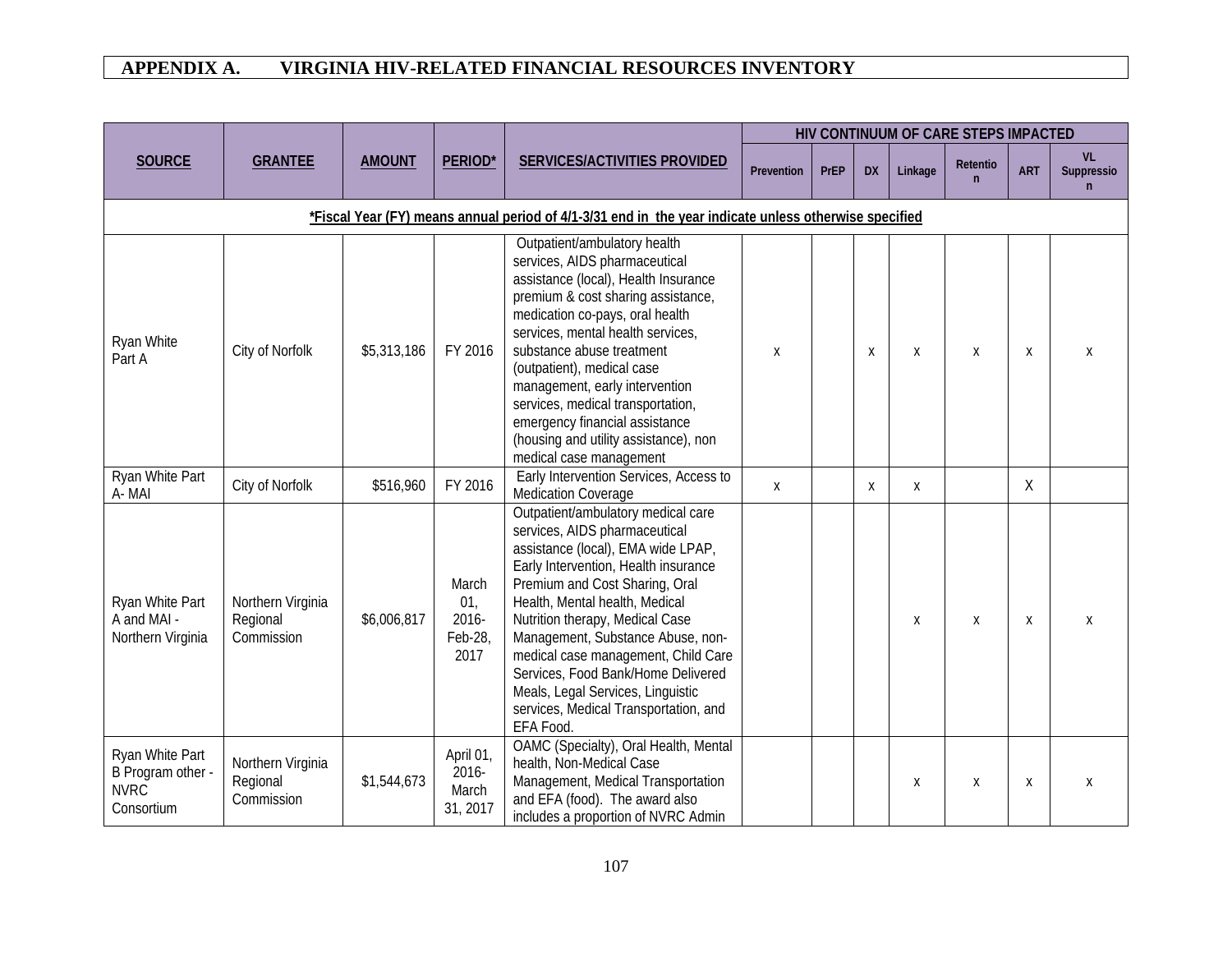|                                                  |                                                 |               |                        |                                                                                                                                                                                                                                                                                                                                                                         |            |             |           |         | HIV CONTINUUM OF CARE STEPS IMPACTED |            |                               |
|--------------------------------------------------|-------------------------------------------------|---------------|------------------------|-------------------------------------------------------------------------------------------------------------------------------------------------------------------------------------------------------------------------------------------------------------------------------------------------------------------------------------------------------------------------|------------|-------------|-----------|---------|--------------------------------------|------------|-------------------------------|
| <b>SOURCE</b>                                    | <b>GRANTEE</b>                                  | <b>AMOUNT</b> | <b>PERIOD*</b>         | <b>SERVICES/ACTIVITIES PROVIDED</b>                                                                                                                                                                                                                                                                                                                                     | Prevention | <b>PrEP</b> | <b>DX</b> | Linkage | Retentio<br>$\mathsf{n}$             | <b>ART</b> | <b>VL</b><br>Suppressio<br>'n |
|                                                  |                                                 |               |                        | Dollars. Virginia uses pharmaceutical<br>rebates to fund consortia.                                                                                                                                                                                                                                                                                                     |            |             |           |         |                                      |            |                               |
| <b>HOPWA-Northern</b><br>Virginia                | Northern Virginia<br>Regional<br>Commission     | \$2,735,498   | $10/1/15$ -<br>9/30/16 | Tenant-based rental assistance, Short-<br>term rent, mortgage and utilities, first<br>month's rent/security deposit, housing<br>information, housing case-<br>management, vocational training, and<br>transportation.                                                                                                                                                   |            |             |           |         | X                                    |            | X                             |
| Ryan White Part<br>C-EIS                         | Eastern Virginia<br>Medical School<br>(Norfolk) | \$500,000     | FY 2015                | Comprehensive primary health care in<br>outpatient settings for PLWH.                                                                                                                                                                                                                                                                                                   |            |             | X         | X       | X                                    | X          | X                             |
| Ryan White Part<br>B-Base                        | <b>VDH DDP</b>                                  | \$6,906,764   | FY 2016                | Outpatient/ambulatory medical care,<br>oral health care, mental health,<br>substance abuse, non-medical case<br>management, medical case<br>management, medical transportation,<br>emergency financial assistance, health<br>education/risk reduction, food bank,<br>outreach, medical nutrition therapy,<br>linguistic services, and treatment<br>adherence counseling |            |             | X         | X       | X                                    | X          | X                             |
| Ryan White Part<br><b>B-ADAP Base</b>            | <b>VDH DDP</b>                                  | \$17,493,329  | FY 2016                | Direct ADAP; Insurance Continuation<br>Assistance Program; Medicare Part D;<br>Health Insurance Marketplace<br>Assistance Program; Care<br>Coordination for HIV-positive,<br>offenders recently-released from<br>incarceration                                                                                                                                          |            |             |           | X       | X                                    | X          | X                             |
| Ryan White Part<br><b>B-ADAP</b><br>Supplemental | VDH DDP                                         | \$4,576,120   | FY 2016                | Direct ADAP; Insurance Continuation<br>Assistance Program; Medicare Part D;<br>Health Insurance Marketplace<br>Assistance Program                                                                                                                                                                                                                                       |            |             |           |         | X                                    | X          | X                             |
| Ryan White Part                                  | <b>VDH DDP</b>                                  | \$255,696     | FY 2016                | Outreach services) and education for                                                                                                                                                                                                                                                                                                                                    |            |             |           | Χ       | X                                    | Χ          | X                             |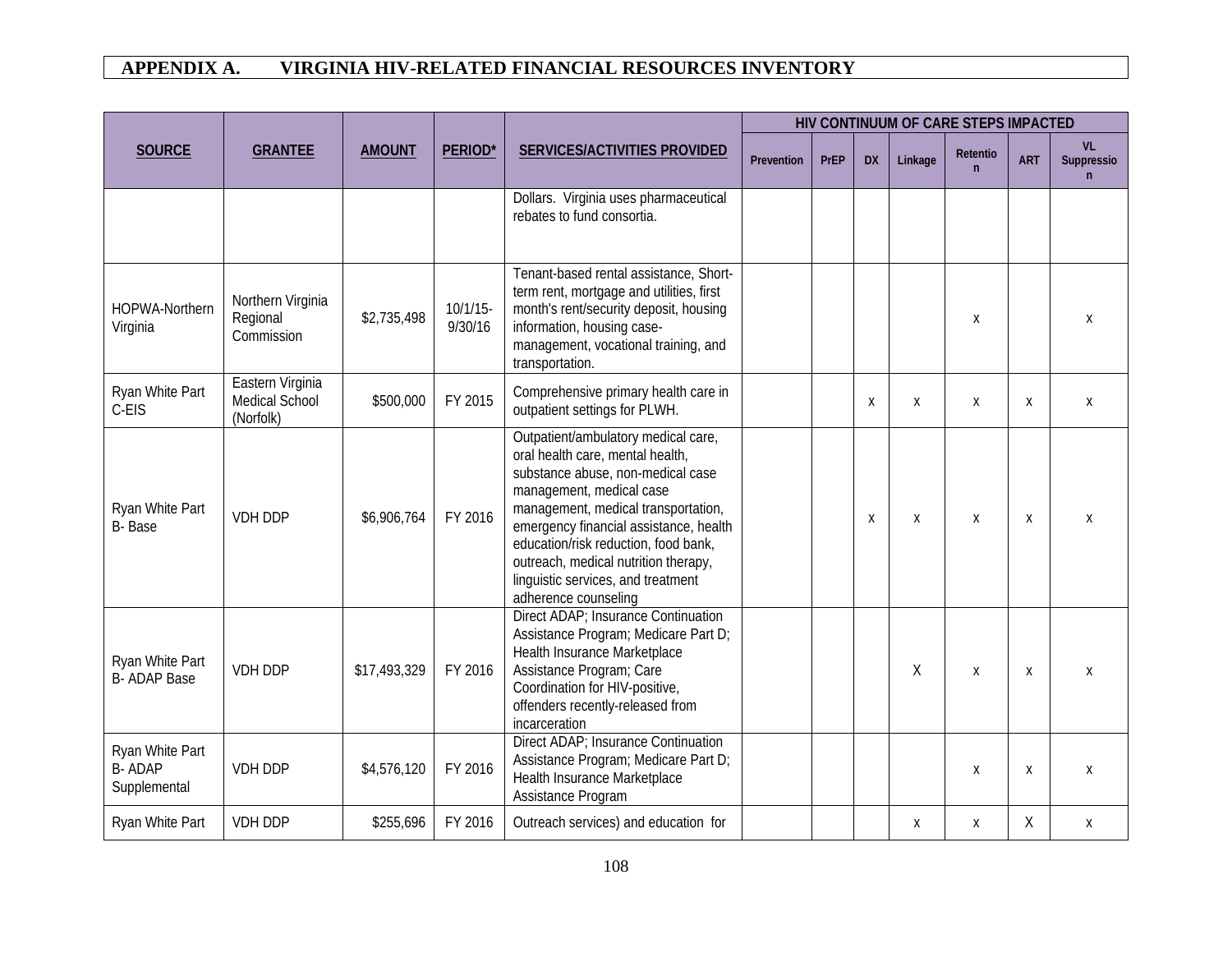|                                                      |                                                                                 |               |                |                                                                                                                                                                                 |            |             |           |         |                          | HIV CONTINUUM OF CARE STEPS IMPACTED |                               |  |
|------------------------------------------------------|---------------------------------------------------------------------------------|---------------|----------------|---------------------------------------------------------------------------------------------------------------------------------------------------------------------------------|------------|-------------|-----------|---------|--------------------------|--------------------------------------|-------------------------------|--|
| <b>SOURCE</b>                                        | <b>GRANTEE</b>                                                                  | <b>AMOUNT</b> | <b>PERIOD*</b> | SERVICES/ACTIVITIES PROVIDED                                                                                                                                                    | Prevention | <b>PrEP</b> | <b>DX</b> | Linkage | Retentio<br>$\mathsf{n}$ | <b>ART</b>                           | <b>VL</b><br>Suppressio<br>n. |  |
| B-MAI                                                |                                                                                 |               |                | racial/ethnic minority PLWH in the<br>Northern region, City of Richmond,<br>and Southwest Region                                                                                |            |             |           |         |                          |                                      |                               |  |
| Ryan White Part<br><b>B-</b> Emerging<br>Communities | VDH DDP                                                                         | \$373,228     | FY 2016        | . Oral health, mental health, medical<br>case management, non-medical case<br>management, medical transportation,<br>and outreach services in<br>the Richmond metropolitan area |            |             |           | Χ       | Χ                        |                                      | X                             |  |
| Ryan White Part<br>C-EIS                             | Eastern Virginia<br>Medical School<br>(Norfolk)                                 | \$285,000     | FY 2015        | Comprehensive primary health care in<br>outpatient settings and support<br>services for PLWH.                                                                                   |            |             | X         | X       | X                        | X                                    | X                             |  |
| Ryan White Part<br>C-EIS                             | Rector and<br>Visitors of the<br>University of<br>Virginia<br>(Charlottesville) | \$392,298     | FY 2015        | Comprehensive primary HIV medical<br>care and support services.                                                                                                                 |            |             | X         | X       | X                        | X                                    | X                             |  |
| Ryan White Part<br>C-EIS                             | Mary Washington<br>Hospital/<br>Medicorp Health<br>System<br>(Fredericksburg)   | \$274,994     | FY 2015        | Comprehensive primary HIV medical<br>care and support services.                                                                                                                 |            |             | X         | X       | X                        | X                                    | X                             |  |
| Ryan White Part<br>C-EIS                             | Centra Health,<br>Inc. (Lynchburg)                                              | \$211,154     | FY 2015        | Comprehensive primary HIV medical<br>care and support services.                                                                                                                 |            |             | Χ         | X       | Χ                        | Χ                                    | Χ                             |  |
| Ryan White<br>Part C-EIS                             | Virginia<br>Commonwealth<br><b>University</b><br>(Richmond)                     | \$460,648     | FY 2015        | Comprehensive primary HIV medical<br>care and support services.                                                                                                                 |            |             | X         | X       | X                        | X                                    | X                             |  |
| Ryan White<br>Part C-EIS                             | <b>Carilion Medical</b><br>Center (Roanoke)                                     | \$304,390     | FY 2015        | Comprehensive primary HIV medical<br>care and support services.                                                                                                                 |            |             | X         | X       | Χ                        | X                                    | Χ                             |  |
| Ryan White<br>Part C-EIS                             | Inova Health<br>Care Services<br>(Falls Church)                                 | \$553,890     | FY 2015        | Comprehensive primary HIV medical<br>care and support services.                                                                                                                 |            |             | Χ         | Χ       | X                        | X                                    | Χ                             |  |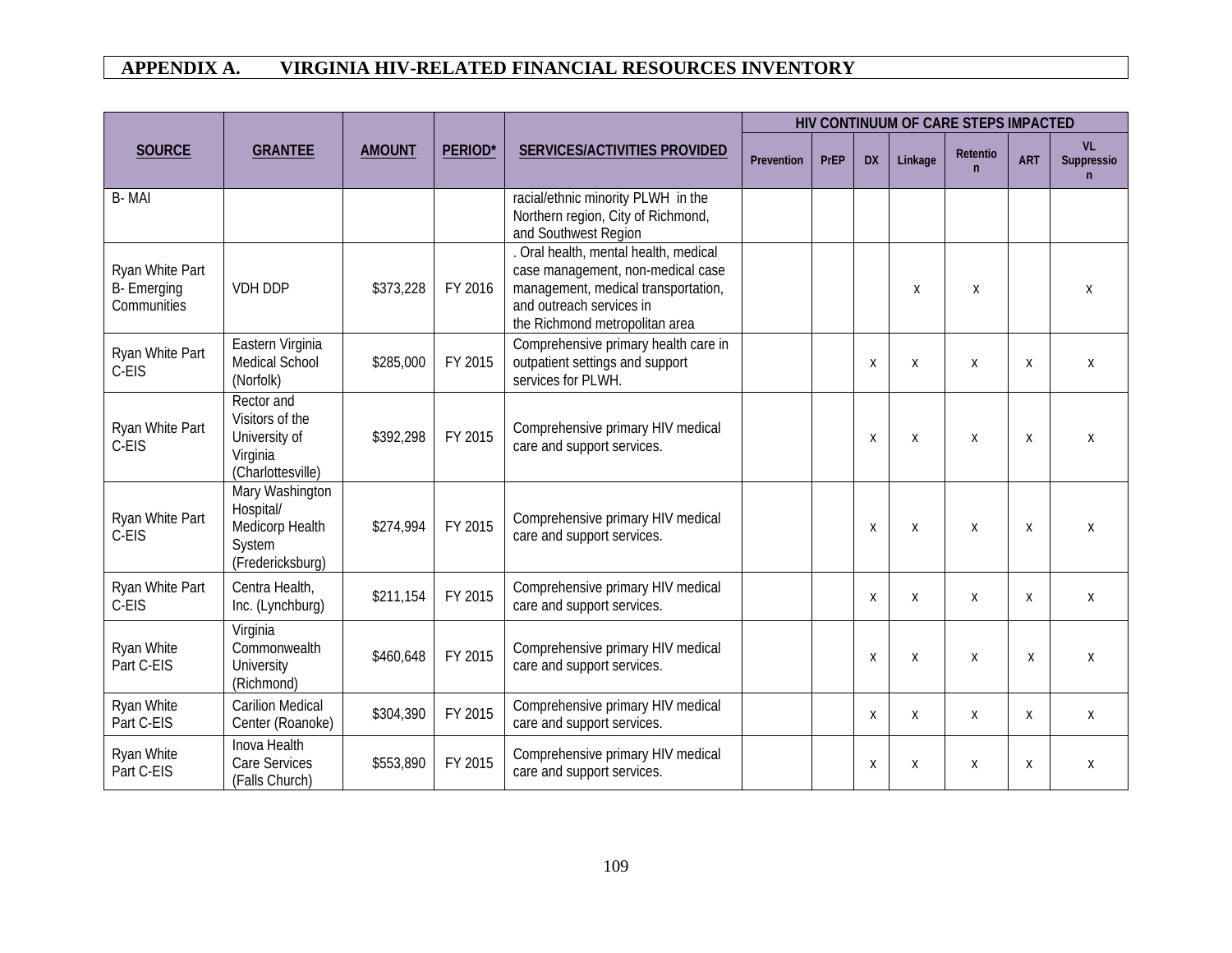|                                                                     |                                                                                 |               |                                      |                                                                                                                                                                                                                                                                                                                                                                                                           |            |             |           |         | HIV CONTINUUM OF CARE STEPS IMPACTED |            |                                           |
|---------------------------------------------------------------------|---------------------------------------------------------------------------------|---------------|--------------------------------------|-----------------------------------------------------------------------------------------------------------------------------------------------------------------------------------------------------------------------------------------------------------------------------------------------------------------------------------------------------------------------------------------------------------|------------|-------------|-----------|---------|--------------------------------------|------------|-------------------------------------------|
| <b>SOURCE</b>                                                       | <b>GRANTEE</b>                                                                  | <b>AMOUNT</b> | PERIOD*                              | SERVICES/ACTIVITIES PROVIDED                                                                                                                                                                                                                                                                                                                                                                              | Prevention | <b>PrEP</b> | <b>DX</b> | Linkage | Retentio<br>$\mathsf{n}$             | <b>ART</b> | <b>VL</b><br>Suppressio<br>$\overline{n}$ |
| Ryan White<br>Part D                                                | Rector and<br>Visitors of the<br>University of<br>Virginia<br>(Charlottesville) | \$341,156     | FY 2015                              | Comprehensive primary HIV medical<br>care and support services targeting<br>Women, Infants, Children, and Youth<br>(WICY).                                                                                                                                                                                                                                                                                |            |             | X         | X       | X                                    | X          | X                                         |
| Ryan White<br>Part D                                                | Inova Health<br>Care Services<br>(Falls Church)                                 | \$542,049     | FY 2015                              | Comprehensive primary HIV medical<br>care and support services targeting<br>WICY.                                                                                                                                                                                                                                                                                                                         |            |             | X         | X       | Χ                                    | Χ          | Χ                                         |
| Ryan White<br>Part F-SPNS -<br>Health<br>Information<br>Technology  | VDH DDP                                                                         | \$1,500,000   | $2014 -$<br>2017                     | Design and implementation of new<br>client-level data system for HIV Care<br>and Prevention, design and expand<br>the state's Care Markers database to<br>better measure the HIV Continuum of<br>Care, and advance initiative bi-<br>directional, electronic data for Data-to-<br>Care.                                                                                                                   |            |             | X         | X       | Χ                                    | X          | Χ                                         |
| Ryan White<br>Part F:<br>AIDS Education &<br><b>Training Center</b> | Inova Juniper<br>Program<br>(Falls Church)                                      | \$241,520     | July 1,<br>2016-<br>June 30,<br>2017 | Education, training, technical<br>assistance, and consultation to<br>support health care workers to<br>improve all aspects of the HIV Care<br>Continuum. This Northern Virginia<br>Regional Partner is responsible for the<br>Northern and Northwest regions, and<br>shares responsibility for the Southwest<br>region with the Southern Virginia<br>Regional Partner.                                    | Χ          | Χ           | Χ         | X       | Χ                                    | X          | X                                         |
| <b>CDC</b> Prevention                                               | <b>VDH DDP</b>                                                                  | \$7,519,442   | 1/1/16<br>12/31/17                   | <b>Comprehensive HIV Prevention</b><br>Services: HIV testing, linkage to care,<br>partner services, condom distribution,<br>behavioral interventions for HIV<br>positive persons, patient navigation,<br>adherence counseling, behavioral<br>interventions for HIV negative persons,<br>public information, capacity building,<br>community mobilization, social<br>marketing, and PrEP support services. | X          | X           | Χ         | X       |                                      |            |                                           |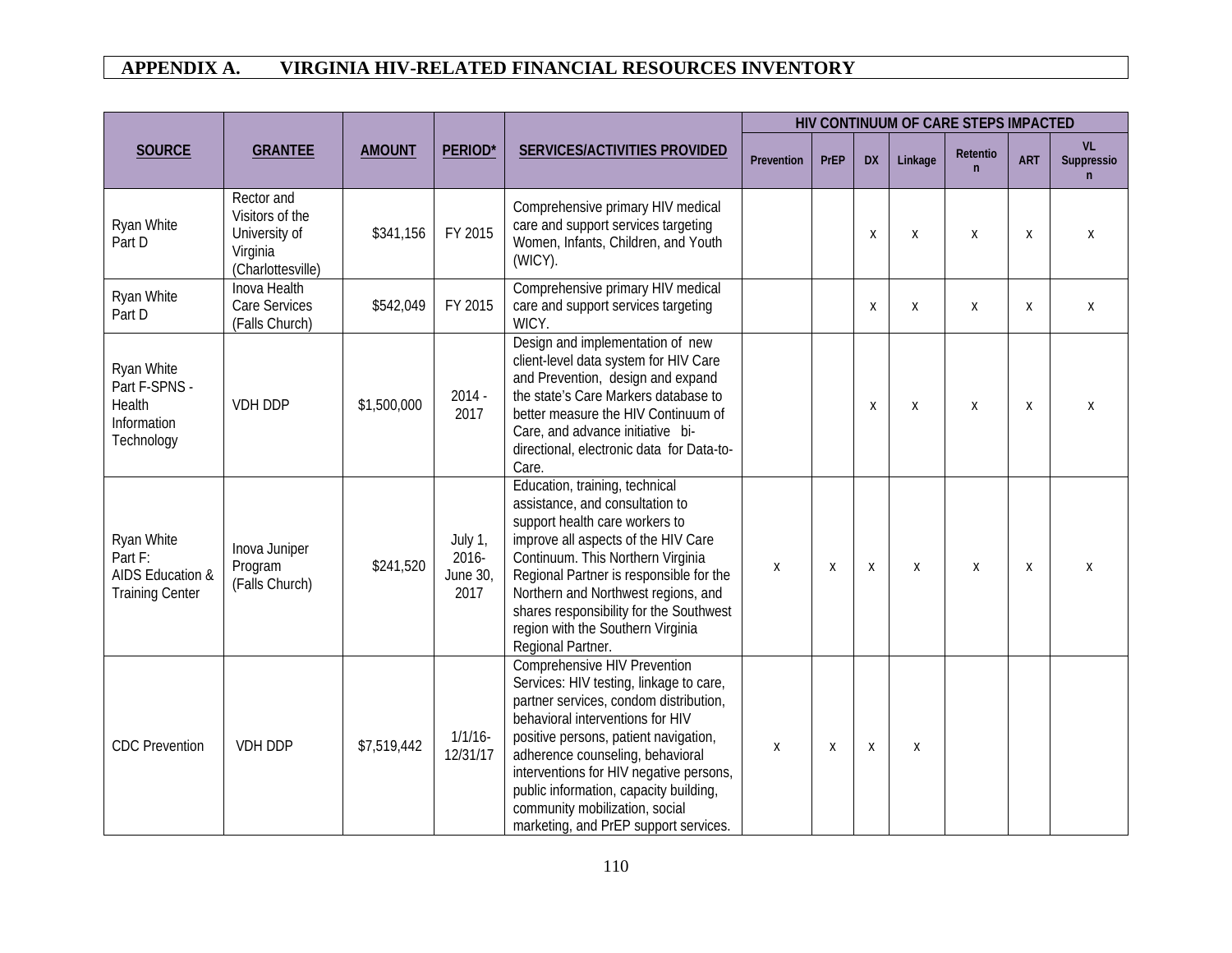|                                                                       |                                                      |               |                        |                                                                                                                                                                                                                                                                                                                                                                                   | HIV CONTINUUM OF CARE STEPS IMPACTED |              |           |         |                          |            |                               |
|-----------------------------------------------------------------------|------------------------------------------------------|---------------|------------------------|-----------------------------------------------------------------------------------------------------------------------------------------------------------------------------------------------------------------------------------------------------------------------------------------------------------------------------------------------------------------------------------|--------------------------------------|--------------|-----------|---------|--------------------------|------------|-------------------------------|
| <b>SOURCE</b>                                                         | <b>GRANTEE</b>                                       | <b>AMOUNT</b> | PERIOD*                | SERVICES/ACTIVITIES PROVIDED                                                                                                                                                                                                                                                                                                                                                      | Prevention                           | <b>PrEP</b>  | <b>DX</b> | Linkage | Retentio<br>$\mathsf{n}$ | <b>ART</b> | <b>VL</b><br>Suppressio<br>n. |
| CDC                                                                   | VDH-DDP                                              | \$455,431     | 1/1/16<br>12/31/16     | Virginia National HIV Behavioral<br>Surveillance (NHBS) Norfolk, Virginia<br>Beach, Newport News MSA                                                                                                                                                                                                                                                                              |                                      |              | Χ         | Χ       | X                        | X          | X                             |
| CDC                                                                   | VDH-DDP                                              | \$2,005,228   | 1/1/16<br>12/31/16     | Disease Intervention Specialist (DIS-<br>STI/HCV)                                                                                                                                                                                                                                                                                                                                 |                                      |              |           | X       |                          |            |                               |
| CDC                                                                   | VDH-DDP                                              | \$1,750,000   | $9/30/15 -$<br>9/29/16 | <b>HIV Prevention Collaborative for MSM</b><br>Eastern Region (1509)                                                                                                                                                                                                                                                                                                              | X                                    |              |           |         |                          |            |                               |
| CDC                                                                   | VDH-DDP                                              | \$2,166,852   | $9/30/15$ -<br>9/29/16 | HIV PrEP for MSM and Transgender<br>persons in Eastern Region (1506)                                                                                                                                                                                                                                                                                                              |                                      | $\mathsf{X}$ |           |         |                          |            |                               |
| CDC                                                                   | VDH-DDP                                              | \$538,421     | 6/1/16<br>5/31/17      | Medical Monitoring Project (MMP)                                                                                                                                                                                                                                                                                                                                                  |                                      |              | X         | X       | Χ                        | X          | X                             |
| CDC                                                                   | VDH-DDP                                              | \$1,072,177   | $1/1/16 -$<br>12/31/16 | Case surveillance                                                                                                                                                                                                                                                                                                                                                                 |                                      |              | X         | X       | X                        | X          | X                             |
| CDC                                                                   | <b>VDH-DDP</b>                                       | \$232,615     | $1/1/16 -$<br>12/31/16 | Incidence surveillance                                                                                                                                                                                                                                                                                                                                                            |                                      |              | X         | X       |                          |            |                               |
| CDC                                                                   | <b>VDH-DDP</b>                                       | \$49,000      | $1/1/16 -$<br>12/31/16 | Molecular HIV surveillance                                                                                                                                                                                                                                                                                                                                                        |                                      |              | Χ         | X       |                          | Χ          |                               |
| CDC                                                                   | <b>VDH-DDP</b>                                       | \$90,000      | $1/1/16 -$<br>12/31/16 | Supplement HIV surveillance (link<br>Testing/HIV Surveillance data)                                                                                                                                                                                                                                                                                                               |                                      |              | X         | X       |                          |            |                               |
| CDC-directly<br>funded CBO <sub>S</sub><br>(PS-15-1502)               | Candii (DBA<br><b>ACCESS AIDS</b><br>Care) (Norfolk) | \$294,394     | ends<br>3/31/17        | HIV prevention services for young<br>MSM of color and young transgender<br>persons of color. Includes HIV testing,<br>the Community Promise intervention,<br>condom distribution, social marketing<br>and outreach.                                                                                                                                                               | Χ                                    |              | X         |         |                          |            |                               |
| SAMHSA - Center<br>for Substance<br><b>Abuse Prevention</b><br>(CSAP) | Virginia<br>Commonwealth<br>University<br>(Richmond) | \$283,875     | $9/30/15 -$<br>9/29/20 | The goal of this project is to strengthen<br>the capacity of community<br>organizations and VCU to provide<br>prevention programs and services in<br>Richmond, Virginia. These will be<br>comprised of evidence-based HIV and<br>substance abuse prevention<br>programs; education and awareness<br>events; HIV and Hepatitis Viral testing<br>and counseling; and a social media | X                                    |              | X         | X       |                          |            |                               |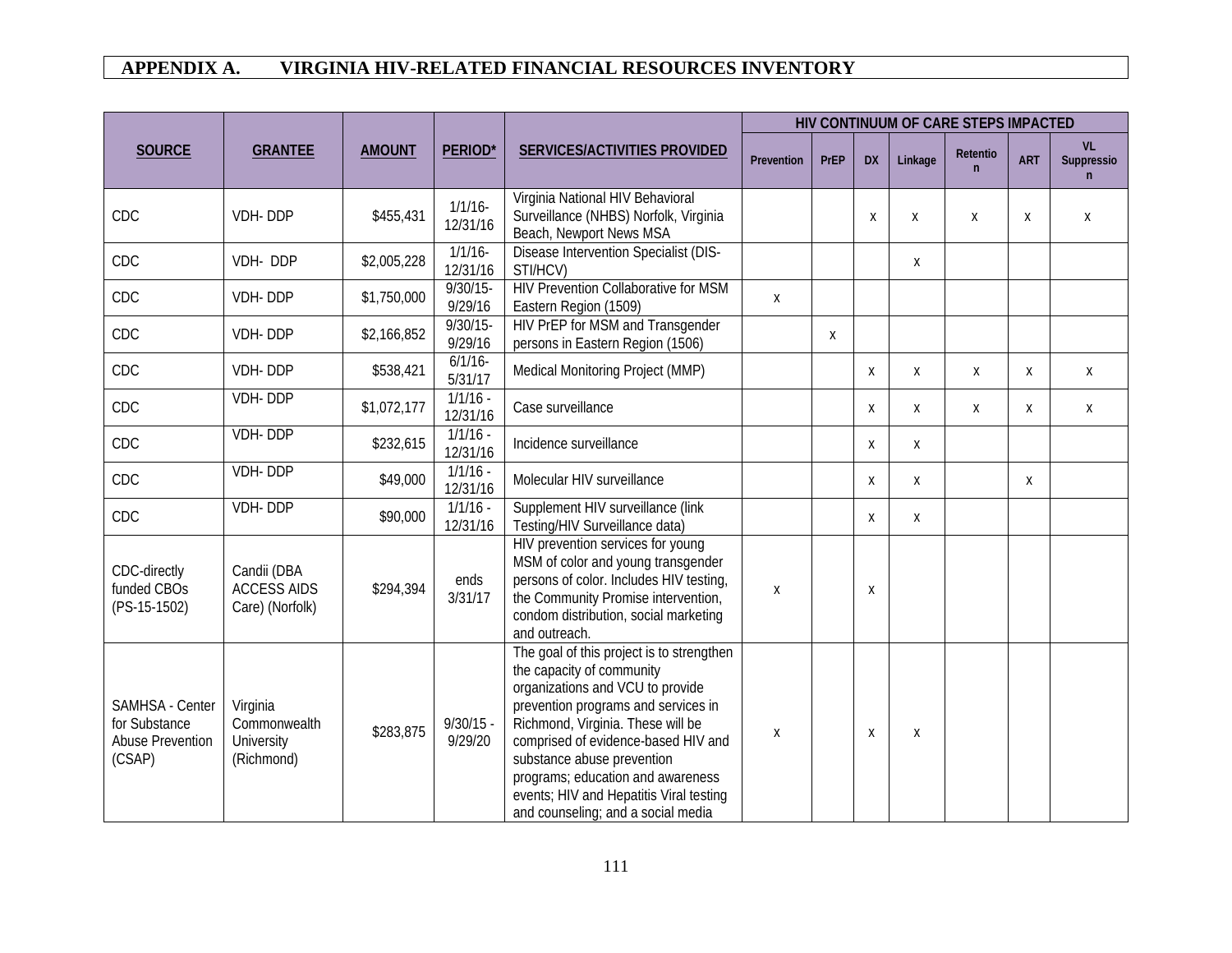| <b>SOURCE</b>                                                                                                                          | <b>GRANTEE</b>                                        | <b>AMOUNT</b> | PERIOD*                      | SERVICES/ACTIVITIES PROVIDED                                                                                                                                                                                                                                                                                                                                                                                                                                                                                                                                                                                        | Prevention | <b>PrEP</b> | <b>DX</b> | Linkage | HIV CONTINUUM OF CARE STEPS IMPACTED<br><b>Retentio</b><br>n<br>X<br>X | <b>ART</b> | <b>VL</b><br>Suppressio<br>$\mathsf{n}$ |
|----------------------------------------------------------------------------------------------------------------------------------------|-------------------------------------------------------|---------------|------------------------------|---------------------------------------------------------------------------------------------------------------------------------------------------------------------------------------------------------------------------------------------------------------------------------------------------------------------------------------------------------------------------------------------------------------------------------------------------------------------------------------------------------------------------------------------------------------------------------------------------------------------|------------|-------------|-----------|---------|------------------------------------------------------------------------|------------|-----------------------------------------|
|                                                                                                                                        |                                                       |               |                              | campaign to reach African Americans<br>18-24 years of age.                                                                                                                                                                                                                                                                                                                                                                                                                                                                                                                                                          |            |             |           |         |                                                                        |            |                                         |
| SAMHSA - Center<br>for Substance<br><b>Abuse Treatment</b><br>(CSAT) - DCT<br><b>Adult Drug Courts</b>                                 | Virginia<br>Commonwealth<br>University<br>(Richmond)  | \$300,000     | $9/30/15 -$<br>9/29/18       | To enhance available treatment<br>services to people with substance use<br>disorders and co-occurring mental<br>health functioning or disorders.<br>Program will serve 110 participants.<br>Participants are economically<br>dependent on others, have limited<br>education, limited or nonexistent<br>employment histories, and medical<br>problems including hepatitis,<br>HIV/AIDS, and tuberculosis.                                                                                                                                                                                                            |            |             |           | X       |                                                                        |            | Χ                                       |
| SAMHSA - Center<br>for Substance<br><b>Abuse Treatment</b><br>$(CSAT)$ -<br>Targeted<br>Capacity<br>Expansion (TCE)<br><b>HIV 2015</b> | City of Richmond                                      | \$500,000     | $9/30/15 -$<br>9/29/18       | To achieve improved recovery<br>outcomes for African American and<br>Hispanic/Latino adults (18 years and<br>older) in high-priority, underserved<br>Richmond communities who are<br>affected by the co-occurrence<br>behavioral health disorders and<br>HIV/AIDS. Evidence-based services<br>will include outreach, community and<br>small group prevention education,<br>rapid HIV/HCV testing, substance use/<br>mental health treatment, primary<br>health care, with referral for<br>specialized medical services, plus<br>case management, wrap-around<br>services, and patient navigation for<br>health care | X          |             | Χ         | X       |                                                                        |            | Χ                                       |
| <b>United States</b><br>Department of<br>Health and<br><b>Human Services</b>                                                           | Southwest<br>Virginia<br>Community<br>Health Systems, | \$325,000     | received<br>in March<br>2016 | Improve and expand delivery of<br>substance abuse services in health<br>centers with specific focus on<br>treatment of opioid use disorders in                                                                                                                                                                                                                                                                                                                                                                                                                                                                      |            |             |           | X       | Χ                                                                      |            | Χ                                       |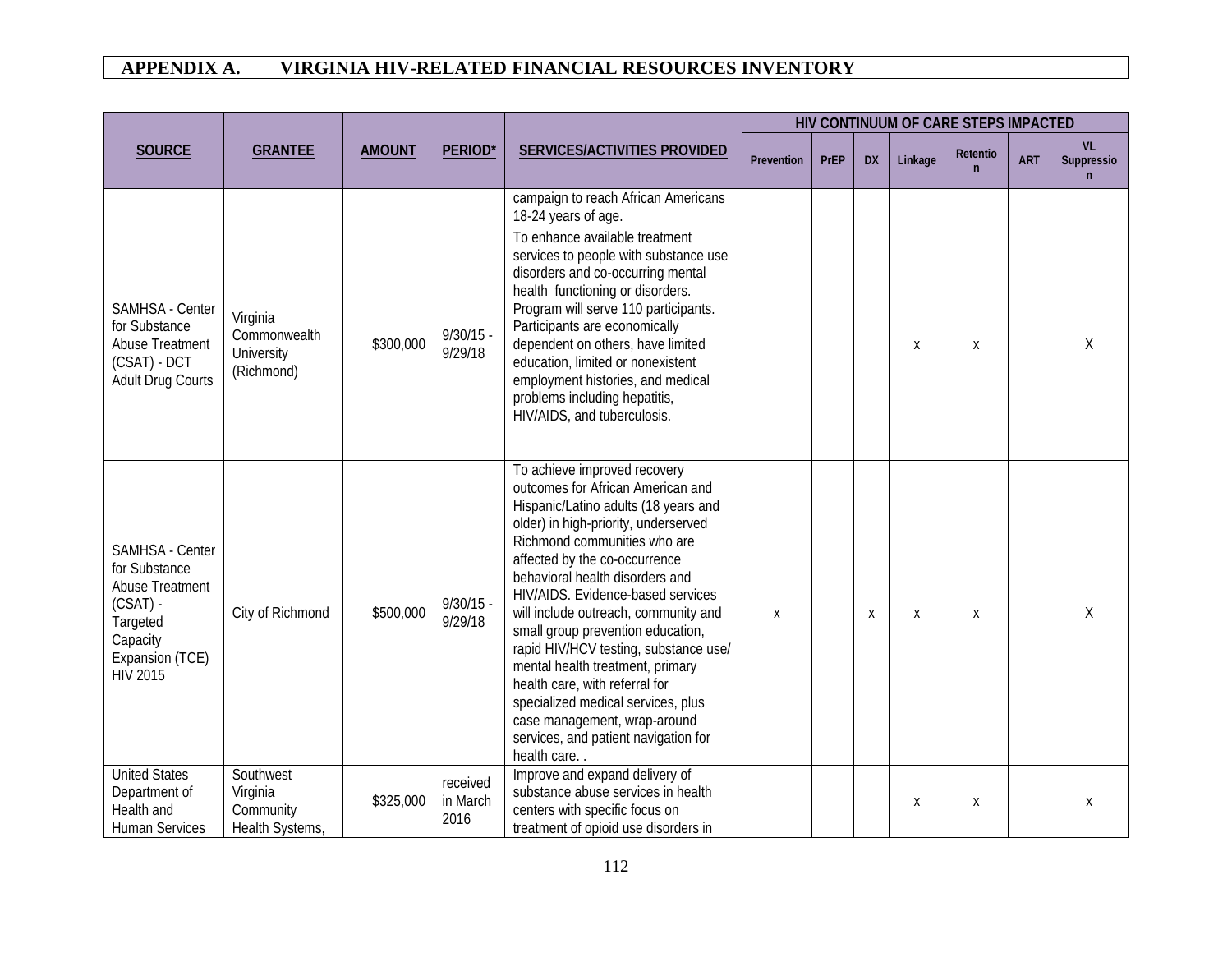|                                                      |                                                                               |               |                             |                                                                                                                                                                                                           |            |             |           |         | HIV CONTINUUM OF CARE STEPS IMPACTED<br>Retentio<br><b>ART</b><br>$\mathsf{n}$<br>$\boldsymbol{\chi}$<br>X<br>X<br>X<br>X<br>Χ<br>Χ<br>Χ<br>X<br>Χ |  |                               |
|------------------------------------------------------|-------------------------------------------------------------------------------|---------------|-----------------------------|-----------------------------------------------------------------------------------------------------------------------------------------------------------------------------------------------------------|------------|-------------|-----------|---------|----------------------------------------------------------------------------------------------------------------------------------------------------|--|-------------------------------|
| <b>SOURCE</b>                                        | <b>GRANTEE</b>                                                                | <b>AMOUNT</b> | PERIOD*                     | SERVICES/ACTIVITIES PROVIDED                                                                                                                                                                              | Prevention | <b>PrEP</b> | <b>DX</b> | Linkage |                                                                                                                                                    |  | <b>VL</b><br>Suppressio<br>n. |
|                                                      | Incorporated                                                                  |               |                             | underserved populations including<br>medication-assisted treatment (MAT)                                                                                                                                  |            |             |           |         |                                                                                                                                                    |  |                               |
| <b>United States</b><br>Department of<br>Agriculture | <b>Carilion Medical</b><br>Center                                             | \$434,182     | received<br>in July<br>2016 | Distance Learning and Telemedicine<br>grant funding to improve rural health<br>care services, with a focus on mental<br>health and drug addiction treatment in<br>12 counties in Southwest Virginia.      |            |             | Χ         | X       |                                                                                                                                                    |  | X                             |
| <b>United States</b><br>Department of<br>Agriculture | University of<br>Virginia                                                     | \$153,082     | received<br>in July<br>2016 | <b>Distance Learning and Telemedicine</b><br>grant funding to improve rural health<br>care services, with a focus on mental<br>health and drug addiction treatment in<br>11 rural community care centers. |            |             | Χ         | X       |                                                                                                                                                    |  | X                             |
| HOPWA-Formula<br>Funding                             | <b>Richmond Field</b><br>Office                                               | \$813,475     | 2016                        | Tenant based rental assistance; short-<br>term rent, mortgage and utilities                                                                                                                               |            |             |           |         |                                                                                                                                                    |  | $\mathsf{X}$                  |
| HOPWA-Formula<br>Funding                             | Northern Virginia<br>Regional<br>Commission                                   | \$1,180,789   | 2016                        | Housing case management; tenant<br>based rental assistance; short-term<br>rent, mortgage, and utilities; support<br>services                                                                              |            |             |           |         |                                                                                                                                                    |  | X                             |
| HOPWA-Formula<br>Funding                             | Department of<br>Housing and<br>Community<br>Development                      | \$745,593     | 2016                        | Tenant based rental assistance; short-<br>term rent, mortgage and utilities                                                                                                                               |            |             |           |         |                                                                                                                                                    |  | X                             |
| <b>Bureau of Primary</b><br><b>Health Care</b>       | 26 Federally<br>Qualified Health<br>Centers (FQHCs)<br>funded in Virginia     | \$336,003     | CY 2014                     | FQHCs provide primary medical care<br>and other Section 330 services to an<br>estimated 1,486 PLWH.                                                                                                       |            |             | X         |         |                                                                                                                                                    |  | X                             |
| <b>Bureau of Primary</b><br><b>Health Care</b>       | <b>Eastern Shore</b><br><b>Rural Health</b><br>System, Inc.<br>(Onancock, VA) | \$280         | FY 2016                     | Received 2016 Oral Health funding to<br>expand oral health services<br>(.08% patients are HIV positive)                                                                                                   |            |             |           |         |                                                                                                                                                    |  | Χ                             |
| <b>Bureau of Primary</b><br><b>Health Care</b>       | Kuumba<br>Community<br>Health &<br><b>Wellness Center</b><br>(Roanoke, VA)    | \$280         | FY 2016                     | Received 2016 Oral Health funding to<br>expand oral health services<br>(.08% patients are HIV positive)                                                                                                   |            |             |           |         | Χ                                                                                                                                                  |  | X                             |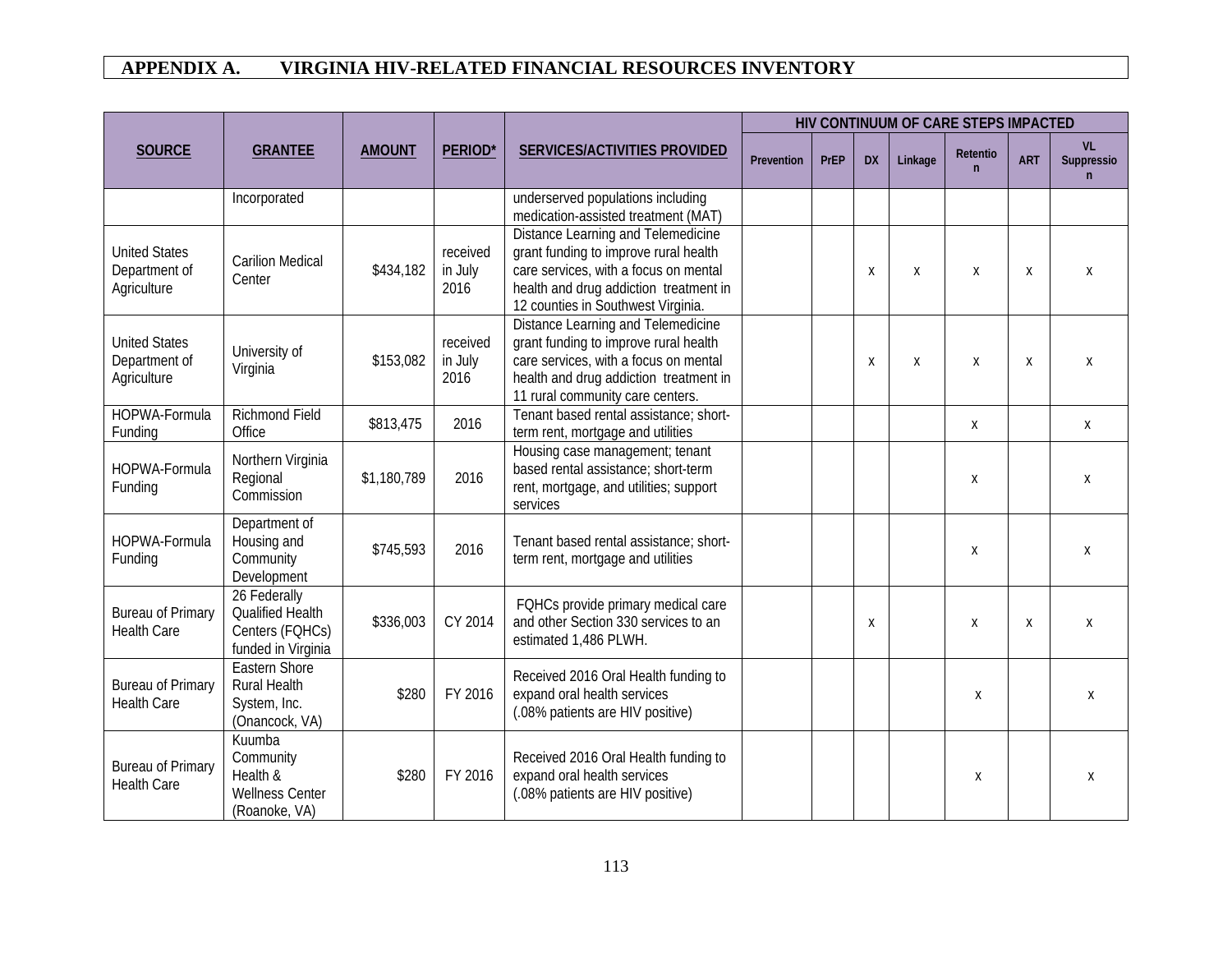|                                                             |                                                                         |               |                        |                                                                                                                                                                                         |            |                  |           |         |                          | HIV CONTINUUM OF CARE STEPS IMPACTED |                                  |  |
|-------------------------------------------------------------|-------------------------------------------------------------------------|---------------|------------------------|-----------------------------------------------------------------------------------------------------------------------------------------------------------------------------------------|------------|------------------|-----------|---------|--------------------------|--------------------------------------|----------------------------------|--|
| <b>SOURCE</b>                                               | <b>GRANTEE</b>                                                          | <b>AMOUNT</b> | <b>PERIOD*</b>         | <b>SERVICES/ACTIVITIES PROVIDED</b>                                                                                                                                                     | Prevention | PrEP             | <b>DX</b> | Linkage | Retentio<br>$\mathsf{n}$ | <b>ART</b>                           | VL<br>Suppressio<br>$\mathsf{n}$ |  |
| <b>Bureau of Primary</b><br><b>Health Care</b>              | Alexandria<br>Neighborhood<br>Health<br>(Alexandria, VA)                | \$5,215       | FY 2016                | Received 2016 Oral Health funding to<br>expand oral health services<br>(1.49% patients are HIV positive)                                                                                |            |                  |           |         | X                        |                                      | Χ                                |  |
| <b>Bureau of Primary</b><br><b>Health Care</b>              | <b>Piedmont Access</b><br>to Health<br>Services, Inc.<br>(Danville, VA) | \$665         | FY 2016                | Received 2016 Oral Health funding to<br>expand oral health services<br>(0.19% patients are HIV positive)                                                                                |            |                  |           |         | Χ                        |                                      | X                                |  |
| <b>Bureau of Primary</b><br><b>Health Care</b>              | <b>Piedmont Access</b><br>to Health<br>Services, Inc.<br>(Danville, VA) | \$618         | FY 2016                | Received 2016 Substance Abuse<br>Service Expansion to address opioid<br>epidemic and provide medication<br>assisted treatment<br>(0.19% patients are HIV positive)                      |            |                  |           |         | Χ                        |                                      | X                                |  |
| Virginia<br>Legislature                                     | VDH-DDP                                                                 | \$2,800,000   | $7/1/16$ -<br>6/30/17  | Health Insurance Premiums- for<br>PLWH, HIV Biomedical interventions<br>(PrEP and medications)                                                                                          |            | $\boldsymbol{X}$ |           | X       | X                        | X                                    | Χ                                |  |
| Other:<br>Pharmaceutical<br>(340B rebates)                  | VDH-DDP                                                                 | \$15,000,000  | $4/1/16$ -<br>3/31/17  | Medication, insurance premiums,<br>medication copays, program initiatives<br>for HIV care, and support for 2<br>HIV/AIDS Consortia in Virginia in<br>Northern and Southwestern regions. |            |                  |           | Χ       | X                        | X                                    | X                                |  |
| Department of<br>Medical<br>Assistance<br>Services/Medicaid | VDH-DDP                                                                 | \$225,000     | $4/1/16$ -<br>3/31/17  | Estimated annual amount of HIV<br>medication expenditures for Medicaid<br>eligible clients.                                                                                             |            |                  |           |         |                          | X                                    |                                  |  |
| <b>HRSA-ADAP</b><br><b>Shortfall Relief</b>                 | VDH-DDP                                                                 | \$10,991,639  | $4/1/16$ -<br>3/31/17  | \$2,800,000 for Direct ADAP<br>Medications, \$8,191,630 for<br>Medication Co-Pays for insured ADAP<br>Clients                                                                           |            |                  |           | Χ       | Χ                        | Χ                                    | Χ                                |  |
| Ryan White Part<br><b>B</b> Supplemental                    | VDH-DDP                                                                 | \$2,219,875   | $9/30/16 -$<br>9/29/17 | Dental/Oral health services, Linkages<br>to Care activities                                                                                                                             |            |                  |           | Χ       | Χ                        |                                      | X                                |  |
| <b>State General</b><br>Funds                               | Council of<br>Community<br><b>Services</b>                              | \$100,000     | 7/1/16<br>6/30/17      | HIV and Hepatitis testing and<br>prevention and harm reduction<br>services for injection drug users<br>through the AIDS Services and                                                    | X          |                  | X         |         |                          |                                      |                                  |  |